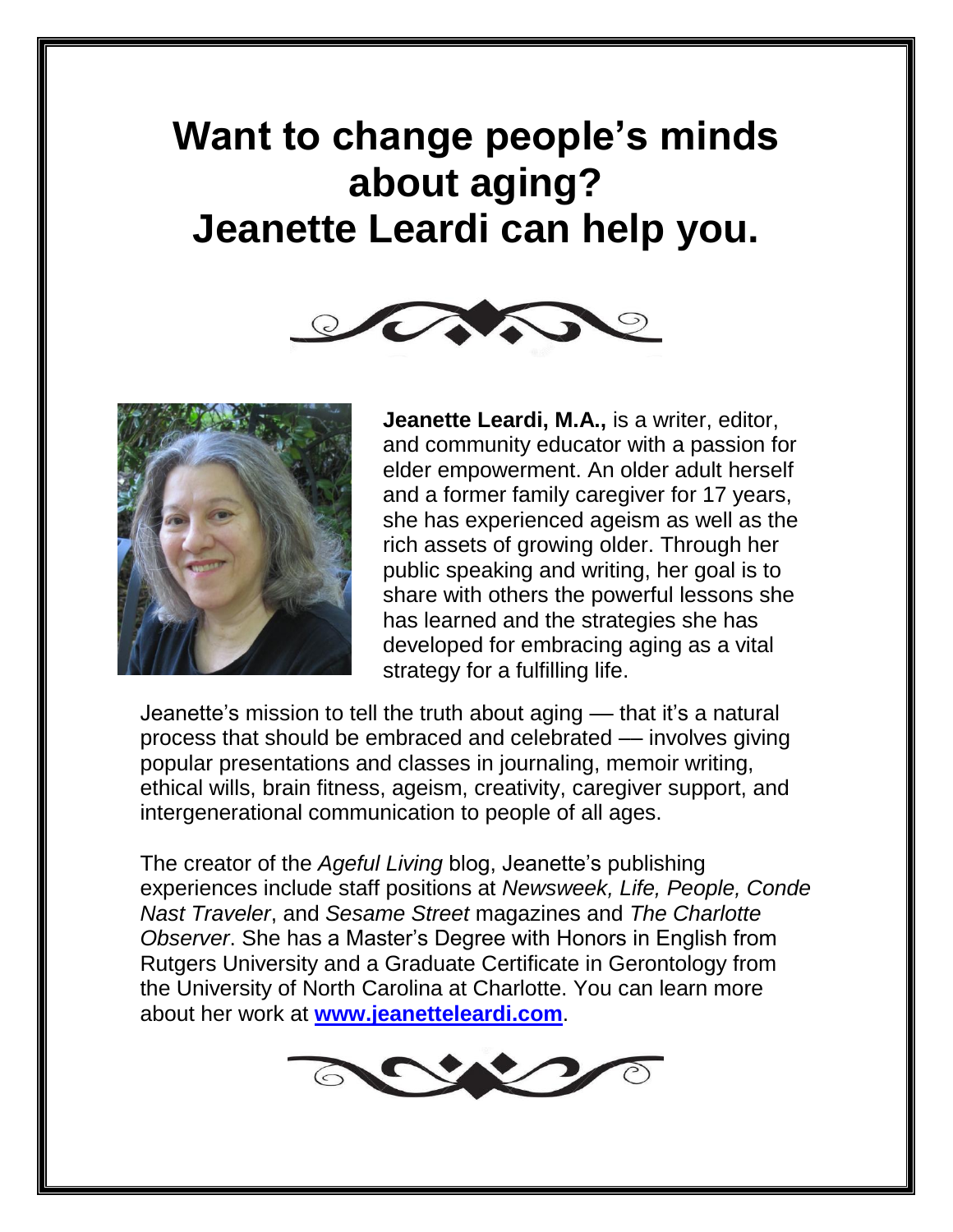

## **Presentations on Aging and Ageism**

#### **What's Age Got to Do with It? Busting the Myths About Getting Older**

It's a fact of life that no matter who you are, you're aging. But do you really know what aging means? Is becoming older something to fear and dread, or does it lead to surprising benefits not possible to enjoy at younger ages?

This engaging presentation will help you discover what aging is –– and what it isn't. Drawing from the latest scientific research, it busts social myths and negative stereotypes about older adults and offers practical tips for disrupting the ageism that keeps people of all generations from fully contributing to society.

#### **Disrupting Ageism: Turning Awareness into Action**

Ageism is often described as "the last acceptable prejudice of society" and ironically, the one to which everyone is susceptible because aging is a natural and inevitable process of life. The first step in eliminating ageist attitudes and behavior is to be aware of them. This awareness must give rise to action, if ageism is to be disrupted.

In this presentation, you'll analyze ageist situations and come up with effective strategies for neutralizing prejudicial perceptions as well as bigoted language and behaviors, which you can then apply to experiences you may encounter in the future.

#### **In Other Words: Transforming the Language of Ageism**

Honoring the aging process as not only a moral good but as a public necessity. The success of any program, product, or service targeting older adults depends on dispelling the many unproductive myths and stereotypes that have defined getting older solely in terms of deficit and decline rather than as the socioeconomic asset it can be.

In this presentation, you'll discover how ageist language supports those myths and stereotypes as well as learn practical strategies for helping others recognize and transform ageist language into a truer expression of the older adult experience.

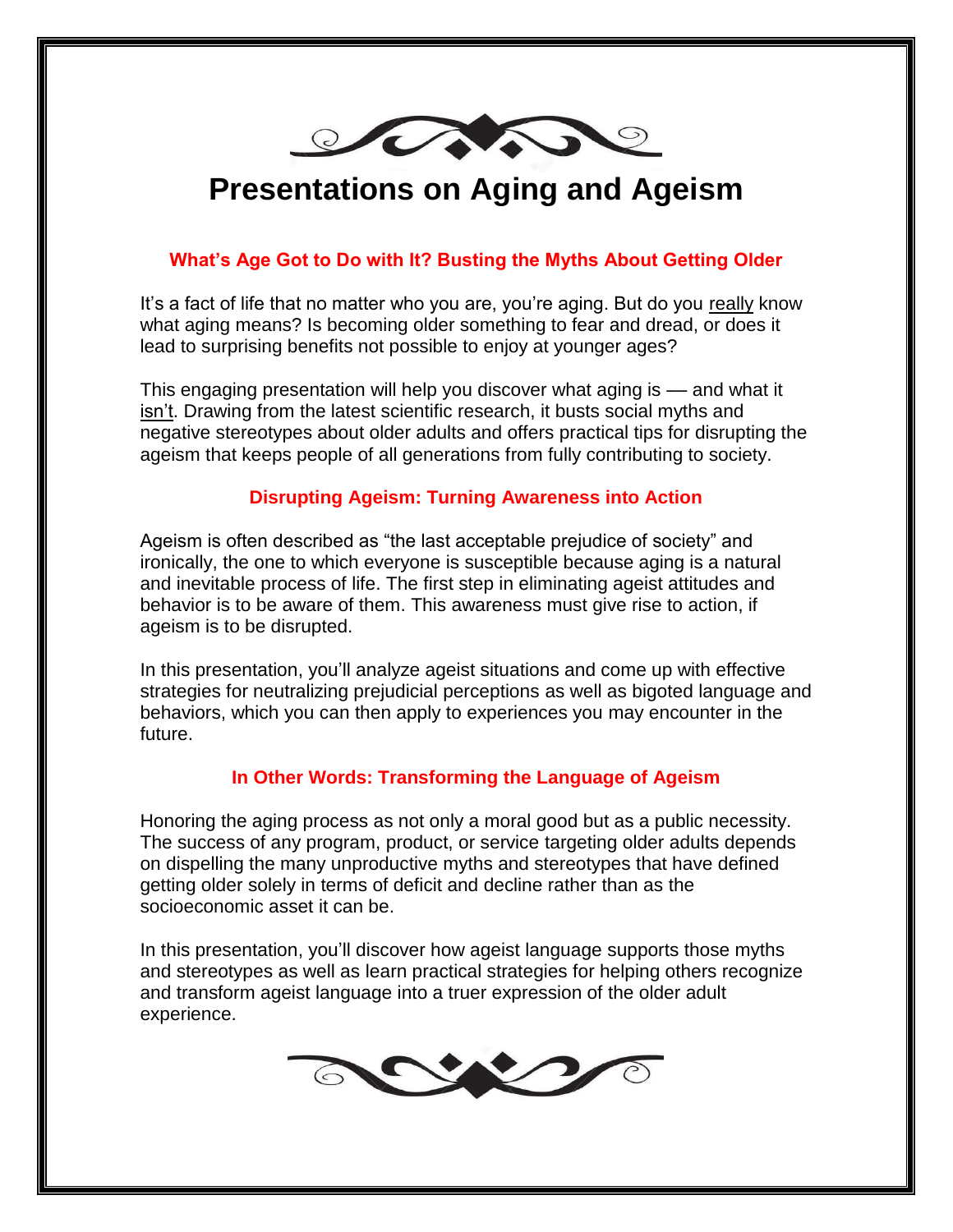

### **Presentations on Brain Fitness**

#### **It's All in Your Mind! How to Keep Your Brain Fit and Strong**

"Why am I not as sharp as I used to be?" "Does aging really mean having a slower, less efficient brain?" "Will I someday develop Alzheimer's disease or other form of dementia?" For many middle-age and older adults, these are real concerns, but there are things you can do to keep yourself as mentally fit as possible in the years to come.

In this insightful and entertaining presentation, you'll learn surprising, good-news facts about the aging brain and how to care for it, plus fundamental lifestyle tips based on the latest medical and psychological research to maintain and maximize your brain power.

#### **"Now, What Was I Thinking?" How to Boost Your Memory**

Do you feel that you are forgetting more things on a regular basis? And are you worried that this might be a symptom of Alzheimer's disease or some other form of dementia?

This engaging presentation based on the latest neuroscientific research reveals the surprising ways in which your memory works and about the different kinds of memory processed by the human brain. You'll also learn various strategies for maintaining –– and boosting –– your brain's capacity to remember.

#### **Stars Invisible by Day: Fascinating Truths About Creativity and the Older Brain**

What is creativity all about? Is it a skill that remains the same for every generation, or does its nature change as we age? As you age, might you be in danger of losing your creative powers, or can you actually increase them with the passing of time? And if so, how?

This presentation, based on the latest neuroscientific research, describes fascinating truths about creativity by offering examples of its forms and styles and explaining what happens in the brain during the processes of inspiration and invention. It also discusses the productive advantages of the older adult brain and provides tips for maintaining and increasing your powers of imagination.

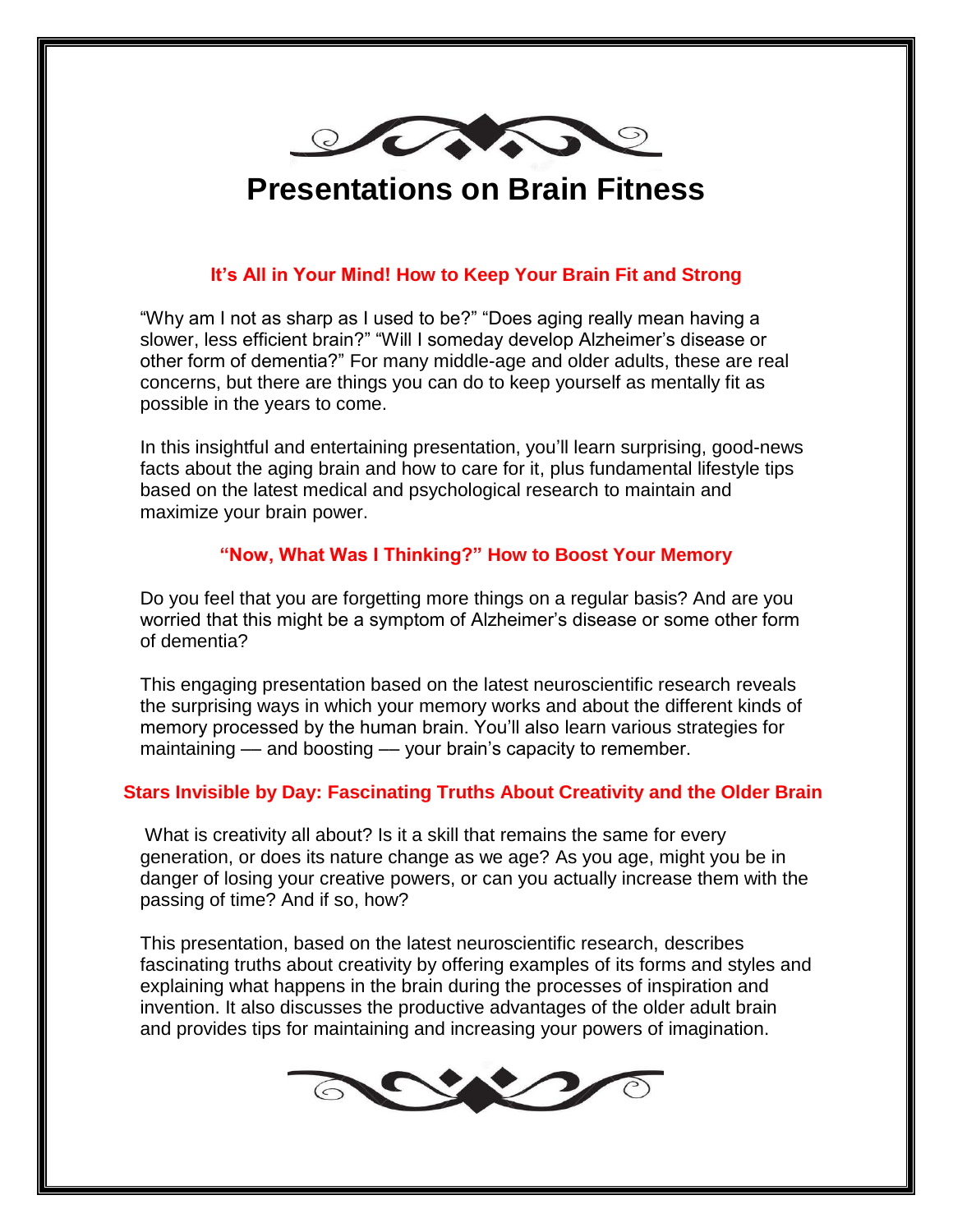

### **What Others Are Saying…**

"Jeanette Leardi combines laser-sharp social analysis with an accessible voice, a rare skill that makes her voice an important one in the emerging social movement to end ageism.…I recently had opportunity to co-facilitate two conference workshops with her on ways to recognize and disrupt ageism….I'd happily work with her again, in any kind of setting, and heartily recommend her to any organization or business in search of an exceptionally smart and competent speaker or trainer."

> **–– Ashton Applewhite** Principal at This Chair Rocks

"Jeanette has the ability to take challenging or abstract concepts and make them understandable and applicable, always with respect for her audience. Her presentation style is engaging, natural, and confident."

**–– Jessica McLaren**

Program Coordinator, AARP Experience Corps, Metropolitan Family Service

"Jeanette Leardi is an exceptional instructor who inspires her audience and helps them embrace new opportunities to learn, grow, and develop….Her facilitation is warm, engaging, thought-provoking, and positive. Her presentations are clear, consistent, and enthusiastic. Jeanette is passionate about lifelong learning. That passion transcends all of her work and inspires us to live our lives as an expression of our values. Thank you, Jeanette!"

 **–– Steve Higgs**

Executive Director, Senior Advocates for Generational Equity

"Looking for a multi-talented speaker, author, and teacher? Jeanette Leardi fits the bill. Her presentation on creativity and the older brain engaged the audience, caused people to think, and succeeded in 'busting' many of the myths and negative stereotypes about aging. Jeanette is a pleasure to work with. She listens carefully to the parameters of any project or presentation in which she is involved. She's easygoing and smart. I recommend her without reservation."

#### **–– Katherine Foldes**

author, *Family Meeting Handbook*

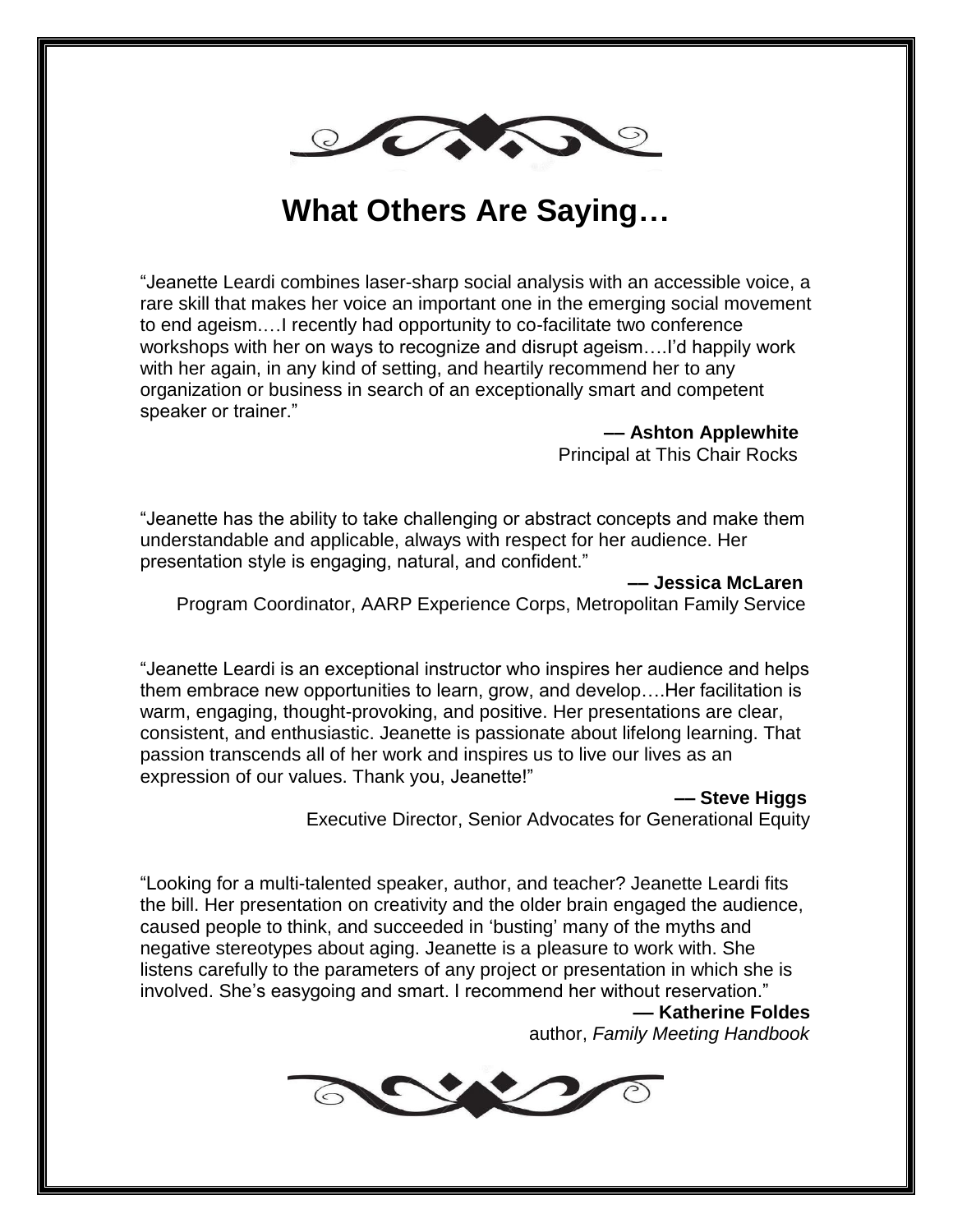

"I want to thank Jeanette profusely for speaking with our seniors about the myths about aging. She gave one of the best talks we've ever had. As someone who has studied aging on a graduate level and managed programming for seniors for a decade, I thought I knew it all, but I learned so much from her. She did a fantastic job keeping our audience engaged, and everyone commented on what an enlightening talk she gave and how great of a speaker she was. We hope to have her back very soon."

#### –– **Ilana Seidman**

Program Coordinator, Department of Senior Services, Newton, Massachusetts

"Jeanette's presentation on Creativity and the Older Brain was engaging and insightful. She conveyed a great deal of technical information, but it was easy to follow, and she made it immediately useful through on-the-spot practice. I found myself talking about what I had learned with friends and family and using and sharing the techniques she demonstrated. I recommend Jeanette Leardi for your next conference, lecture, or team training."

–– **Rebecca Miller**

Planning and Development Specialist, Multnomah County (Oregon) Aging, Disability & Veteran Services Division

"As someone who has experienced Jeanette Leardi's instructional approach at a recent AARP conference, I can state that she is a thoroughly engaging teacher with the remarkable ability to assess and address her clients' needs. Her skills as a researcher and instructor allow her to create informative, entertaining workshops…. My coworkers and I not only learned a great deal from her presentation, but we also used what we learned to help guide our planning discussions concerning future needs. I highly recommend Ms. Leardi for any organization or business seeking to benefit from her extensive knowledge and interests."

> –– **Thomas Goodwin** Project Director, AARP Foundation

"Jeanette is a presenter extraordinaire! She covers relevant topics with such skill and knowledge of her subject matter as she thoroughly engages the audience.… Her research-based information comes alive with examples, personal experiences, and fun brain breaks.…Yes, Jeanette is a pro!"

#### –– **Kathe Fradkin**

 Retired Instructor in the Portland State University School of Business and a Founding Member of Viva Village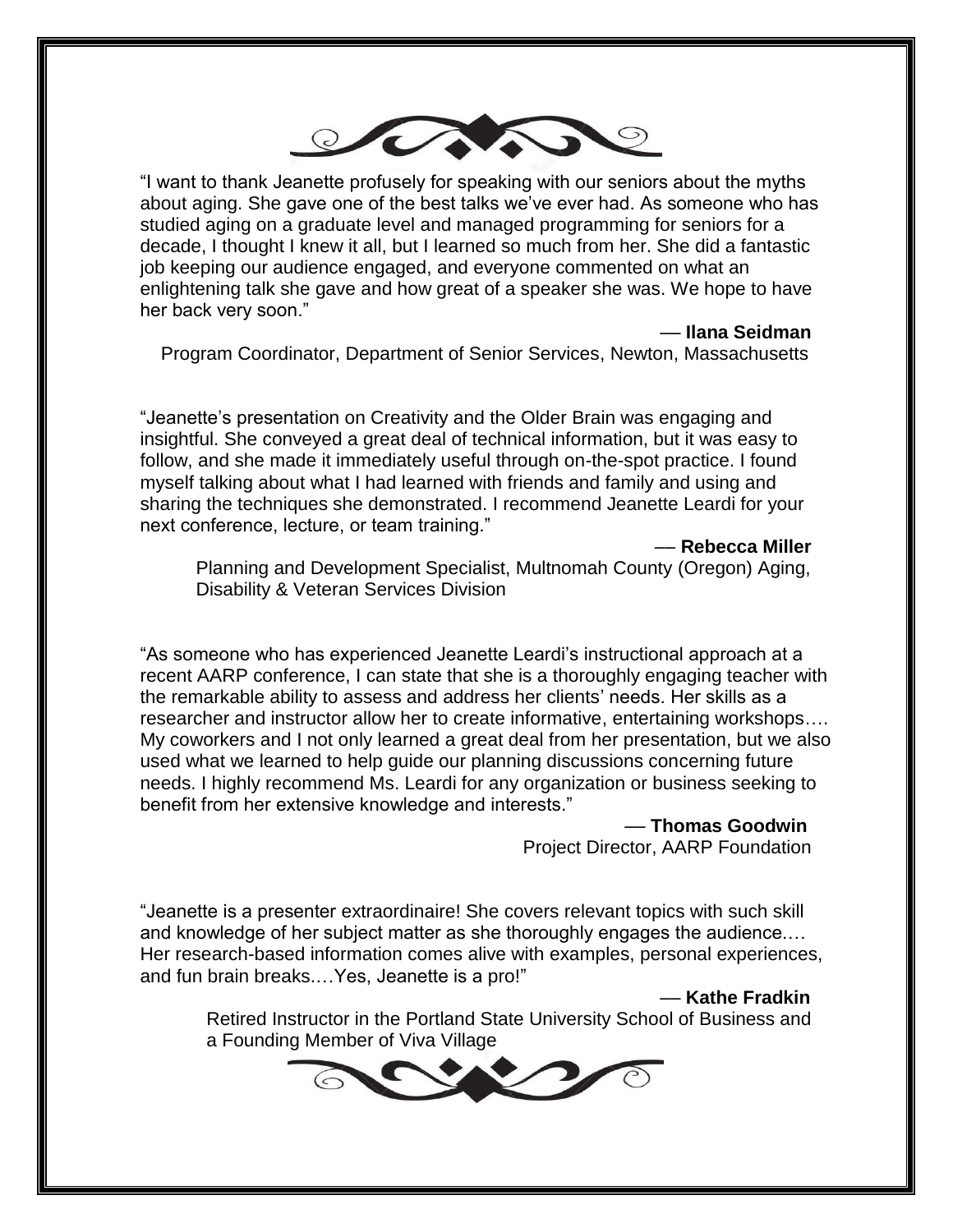

## **A Partial List of Clients**

As a public speaker and community educator, Jeanette has been privileged to serve the needs of a variety of clients. These include local government agencies, public library systems, educational institutions, health care organizations, senior centers, and retirement communities devoted to the issues and needs of older adults. Her clients' goals become her own as she develops custom presentations that inform and engage their audiences.

AARP Foundation (Washington D.C.) AARP Oregon Acts Retirement – Life Communities Brookdale Senior Living Carolinas Healthcare System - Charlotte Medical Center Carolinas Healthcare System –– Area Health Education Center Centralina Area Agency on Aging –– Charlotte, N.C. Holiday Retirement Hospice & Palliative Care Charlotte Region Jesuit Volunteer Corps Northwest Jenks Center (Winchester, Mass.) Juanita Pohl Recreation Center (Beaverton, Ore.) LeadingAge Oregon Metropolitan Family Service (Portland, Ore.) Multnomah County (Ore.) –– Aging, Disability & Veterans Services Division Multnomah County (Ore.) Public Library National University of Natural Medicine Newton (Mass.) Senior Center North Shore (Ill.) Senior Center Oregon Recreation and Parks Association Portland Community College Public Health Institute Public Library of Charlotte & Mecklenburg County Queens University at Charlotte –– Continuing Education Senior Advocates for Generational Equity Washington County (Ore.) –– Disability, Aging, and Veteran Services Wellesley (Mass.) Council on Aging